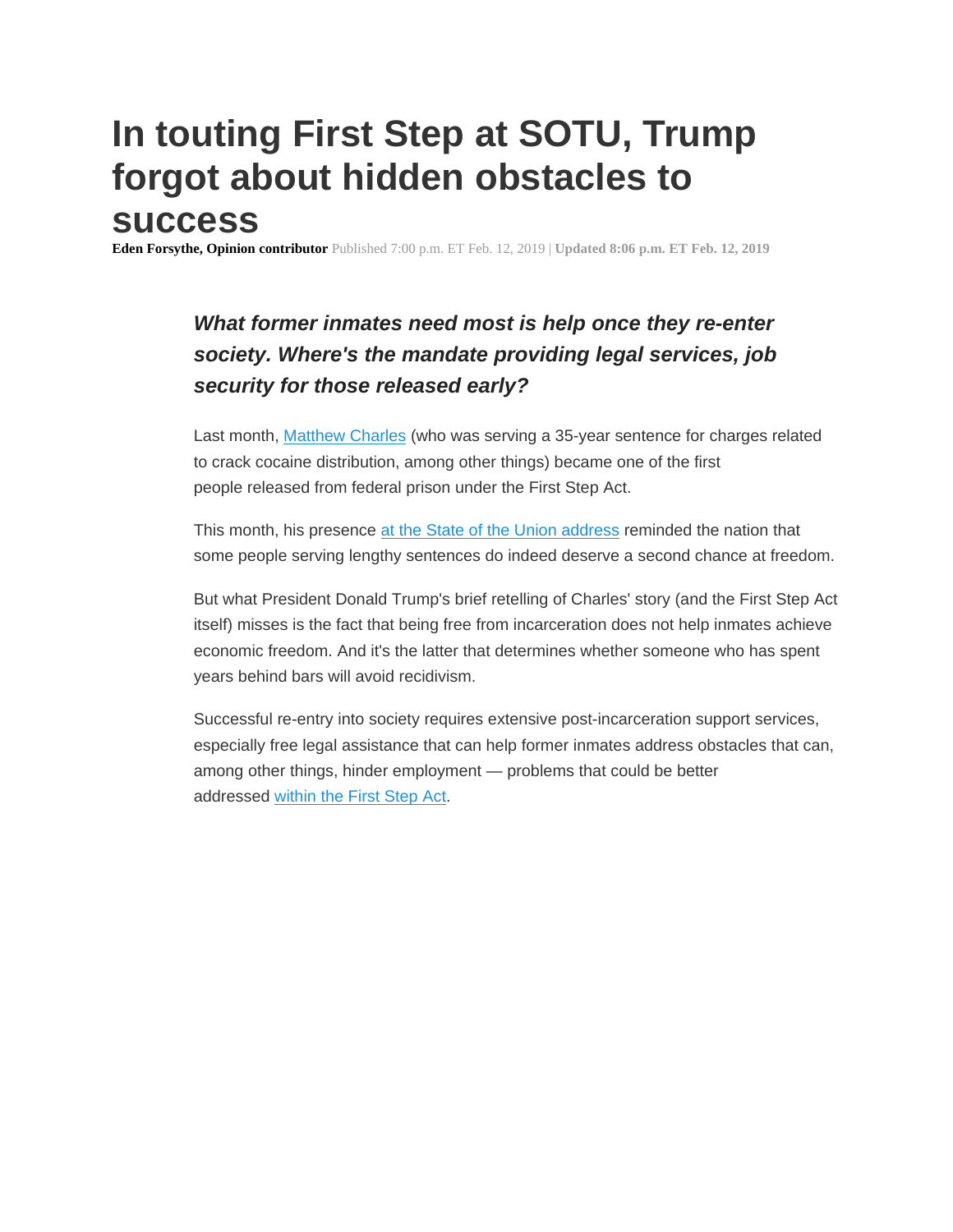

**Matthew Charles is recognized by President Donald Trump during the State of the Union address.** *(Photo11: Jasper Colt, USA TODAY)*

## Insurmountable debt

One of the hardest things for newly released inmates (the First Step Act will discharge more than 50,000 over the next 10 years) to escape is debt. Court fines and fees (especially from unresolved state cases) and old traffic tickets can come back to life once the person has been released from federal custody.

It is quite possible for a speeding ticket from decades ago to balloon to five times the original amount.

And in cases when it's impossible for ex-felons to get out from under large amounts of debt (putting some at risk for jail time), having the help of an attorney can be crucial. A lawyer can help with bankruptcy filings, a motion to modify the debt, or petition the court to convert the fine to a community service.

Not only could an unpaid ticket become an insurmountable debt for folks fresh out of prison looking for a job, it could also create a secondary problem — revoked driving privileges.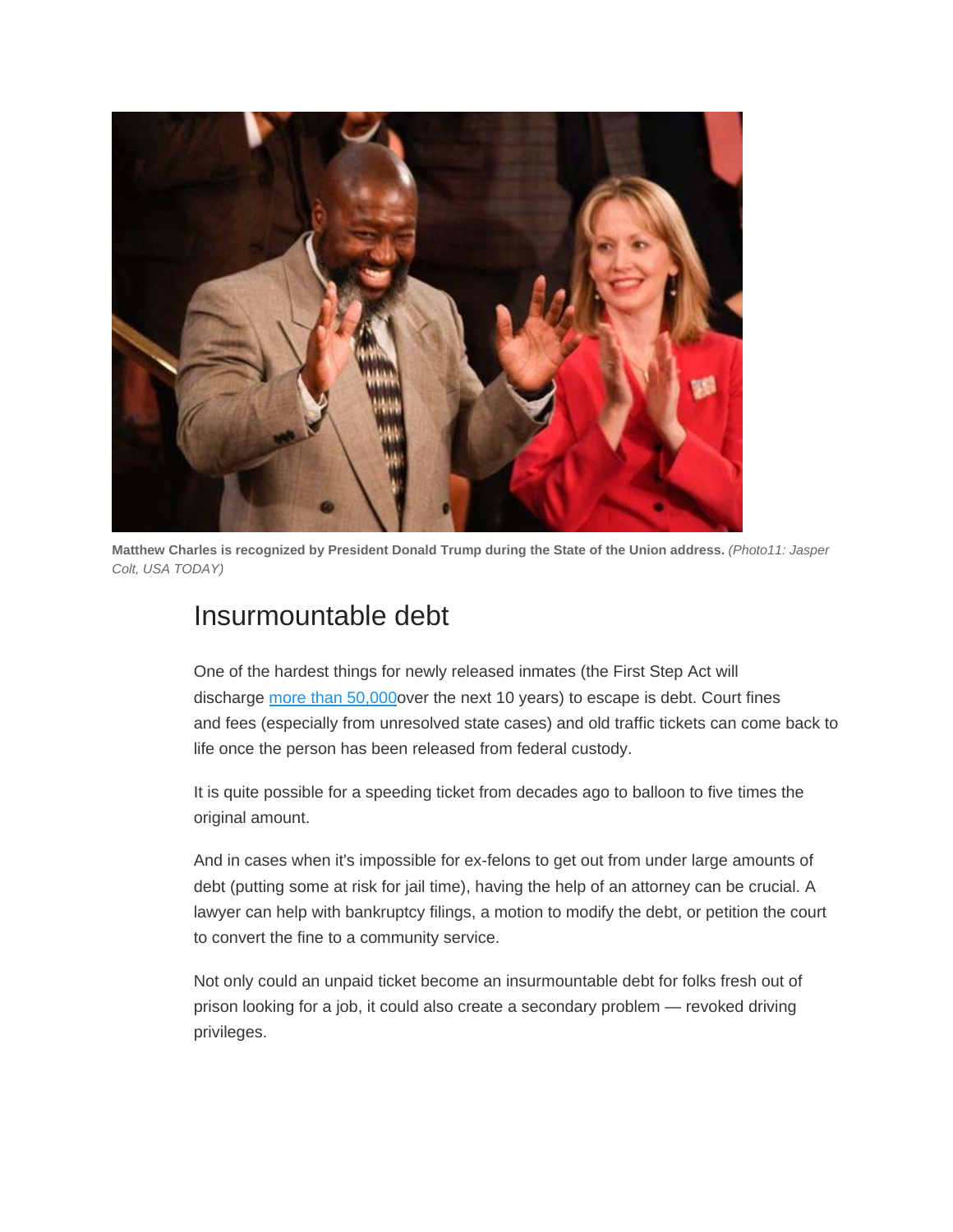In the past, something as simple as getting a license was a difficult game-changer for felons leaving federal custody.

The First Step Act includes a provision requiring the government to help prisoners obtain a license (or some other form of ID) as part of prerelease procedures. It's a step in the right direction, but it's too soon to know whether the provision will produce meaningful results.

There is a mountain of issues that could make the task difficult for inmates — outstanding child support (at least 20 percent of U.S. inmates owe child support) and possible prior DUI convictions are among them.

Solving those problems requires knowledge of a bureaucratic system that many former inmates may not have interacted with in years. It also requires the stamina to navigate across bureaucracies, which in most states involves tracking down multiple agencies that oversee cars, insurance, child support and collections.

Even harder than getting a license is navigating the family court system. Many people reentering communities have complex legal problems related to child custody. Some might need to modify court orders after years of incarceration. Others might have started a new job, and need to adjust visitation schedules.

## Help is there, but it's not enough

Even though many states offer some type of free civil legal help, services are stretched thin. A government mandate could help provide the money needed to fill in the gaps.

Some former inmates who are able to secure well-paying jobs may become ineligible for free services as they exist today. Many of those inmates won't make anywhere near enough to afford a private attorney. It's easy for these types of legal problems to contribute to a cycle of poverty, instability and re-incarceration.

These are complex, daunting and time-consuming problems that act as barriers to longterm employment, family cohesion and stability.

As the First Step Act's early release becomes reality for thousands of incarcerated individuals, addressing hidden obstacles to successful re-entry will become increasingly urgent.

We ought to ask what can be done to help people get and keep good jobs, and what can be done to set people up for success.